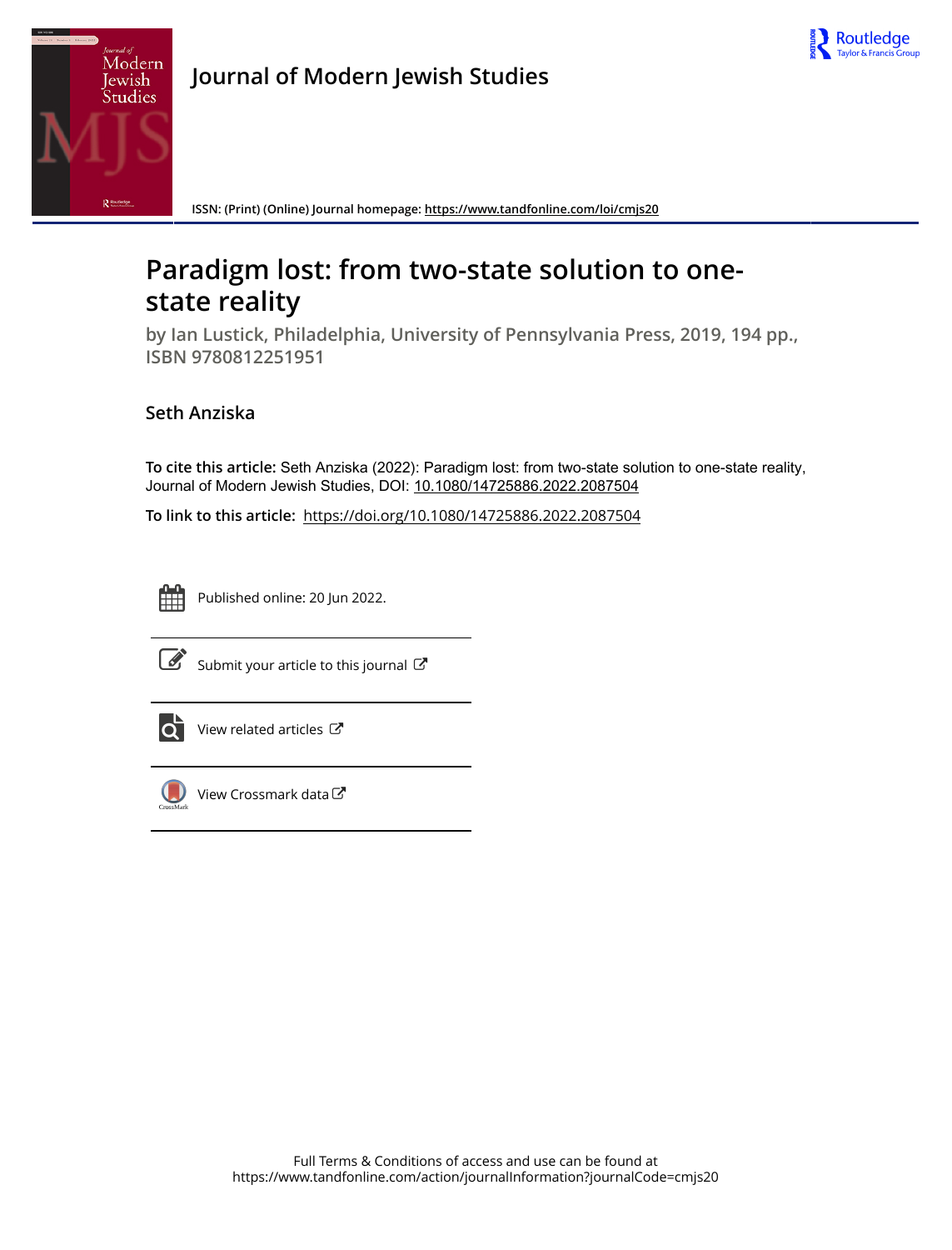

## BOOK REVIEW

Paradigm lost: from two-state solution to one-state reality, by lan Lustick, Philadelphia, University of Pennsylvania Press, 2019, 194 pp., ISBN 9780812251951

This concise and powerfully argued volume by a leading scholar of the Israeli-Palestinian conflict is notable both as a diagnostic tool for understanding the contemporary political reality of Arab and Jewish inequality under Israeli sovereignty, and as a plea for thinking outside the reigning paradigm of partition that has governed assumptions of any joint political future. Ian Lustick, a political scientist who revisits his long-time support for a two-state solution to the conflict, argues that "a Palestinian state could have been established and could have coexisted peacefully alongside Israel, but the opportunity to establish it was historically perishable and is no longer available" (3).

To make his case, Lustick first examines what he calls a "flaw in the Iron Wall," looking at Zionist ideology and its "refusal to deal directly and honestly with the Arab problem" (13). While the revisionist leader Ze'ev Jabotinsky did have a clear understanding of Arab opposition to Zionist settlement and colonization of Palestine, the necessary pivot towards negotiation and compromise that would follow military conquest did not come to pass. Lustick suggests this was due to a flaw in Jewish and Israeli responses to victory, whereby the desire for peace was reduced and "Israeli governments escalated their demands for territory, security guarantees, and eventually recognition for the legitimacy of Zionism" (23). The book then pivots to look at the dual impact of the changing collective memory of the Holocaust on Israeli society and domestic lobbying on behalf of Israel in the US, both of which Lustick argues contributed to the curtailment of a possible negotiated compromise with the Palestinians.

In his penultimate chapter, Lustick offers an analytically compelling discussion of the concept of paradigms, which govern collective understanding of political problems and shape the wider discourse on permissible questions and alternative futures. Drawing on the work of historians of science to consider "the pathology and promise of paradigm collapse" (88), the author traces the paradigm of the two-state solution from its origins during the British Mandate era to the peace process of the late 20<sup>th</sup> century. Its decline was accompanied by a raft of warnings from scholars and practitioners, notably those who traced the expansion of Israeli settlements in the post-1967 era. But the foreclosing of contiguous territorial entities and mounting demographic realities yielded a collapse, which was difficult to recognize and "wrenching, even traumatic" (112) for political activists to contemplate. We now find ourselves in a moment of Israeli territorial consolidation and fundamental inequality, with Lustick invoking Antonio Gramsci's description of an interregnum during which "a great variety of morbid symptoms appear" (119).

Given that the failure of partition has not been replaced with a viable alternative, Lustick's concluding chapter instead focuses on the reality of the one state that exists, and the troubling consequences of conflict management and de facto annexation. But what would it mean for a political imaginary that moves in a more generative direction? Paradigm Lost forces us to consider the hold of paradigmatic thinking